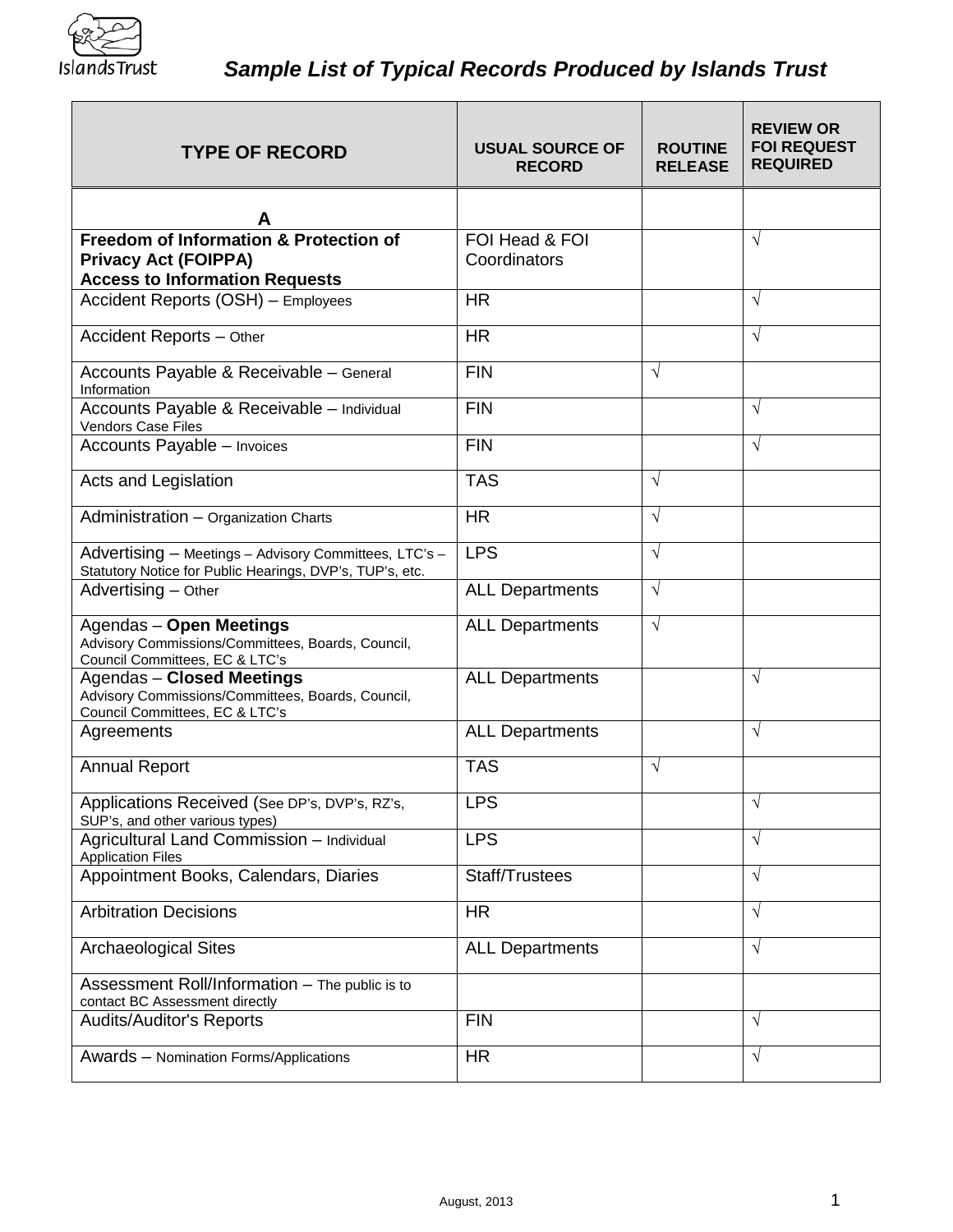

| <b>TYPE OF RECORD</b>                                                             | <b>USUAL SOURCE OF</b><br><b>RECORD</b> | <b>ROUTINE</b><br><b>RELEASE</b> | <b>REVIEW OR</b><br><b>FOI REQUEST</b><br><b>REQUIRED</b> |
|-----------------------------------------------------------------------------------|-----------------------------------------|----------------------------------|-----------------------------------------------------------|
| B                                                                                 |                                         |                                  |                                                           |
| <b>Baseline Reports</b>                                                           | <b>ITF</b>                              |                                  | $\sqrt{ }$                                                |
| Benefits - Employee                                                               | <b>HR</b>                               |                                  | $\sqrt{ }$                                                |
| Board of Variance - Individual application files                                  | <b>LPS</b>                              |                                  | V                                                         |
| Board of Variance - Agendas, Minutes, Staff Reports                               | <b>LPS</b>                              | V                                |                                                           |
| Bonds and Letters of Credit                                                       | <b>FIN</b>                              |                                  | $\sqrt{}$                                                 |
| Briefings and Staff Reports - Open Meetings                                       | <b>ALL Departments</b>                  | $\sqrt{}$                        |                                                           |
| Briefings and Staff Reports - Closed (In-Camera)<br><b>Meetings</b>               | <b>ALL Departments</b>                  |                                  | $\sqrt{}$                                                 |
| Budgets - General Information                                                     | <b>FIN</b>                              | $\sqrt{ }$                       |                                                           |
| Budgets - Draft                                                                   | <b>FIN</b>                              |                                  | $\sqrt{}$                                                 |
| Budgets - Annual                                                                  | <b>FIN</b>                              | V                                |                                                           |
| Budgets - Operating - Final                                                       | <b>FIN</b>                              | $\sqrt{}$                        |                                                           |
| Budgets - Yearly Financial Report                                                 | <b>FIN</b>                              | $\sqrt{}$                        |                                                           |
| <b>Building Permit Referrals</b>                                                  | <b>LPS</b>                              |                                  | V                                                         |
| <b>Building Plans or Lot Survey Plans</b>                                         | <b>ALL Departments</b>                  |                                  | V                                                         |
| Bylaws - All bylaws and all proposed bylaws that have<br>been given First Reading | <b>ALL Departments</b>                  | $\sqrt{ }$                       |                                                           |
| Bylaws - Draft                                                                    | <b>ALL Departments</b>                  |                                  | $\sqrt{}$                                                 |
| Bylaws - Enforcement/Complaints                                                   | <b>BE</b>                               |                                  | V                                                         |
| $\mathbf c$                                                                       |                                         |                                  |                                                           |
| <b>Census Data</b>                                                                | <b>TAS</b>                              |                                  | $\sqrt{}$                                                 |
| <b>Cheques/Cheque Requisitions</b>                                                | FIN & ITF                               |                                  | $\sqrt{}$                                                 |
| Classifications/Compensation - Jobs                                               | <b>HR</b>                               | V                                |                                                           |
| <b>Climate Action Reporting</b>                                                   | <b>FIN</b>                              | V                                |                                                           |
| Collective Agreements - Final                                                     | <b>HR</b>                               | √                                |                                                           |
| Committee Appointments - Applications                                             | <b>ALL Departments</b>                  |                                  | V                                                         |
| Committees - Internal/Staff - Agendas/Minutes                                     | <b>HR</b>                               |                                  | $\sqrt{}$                                                 |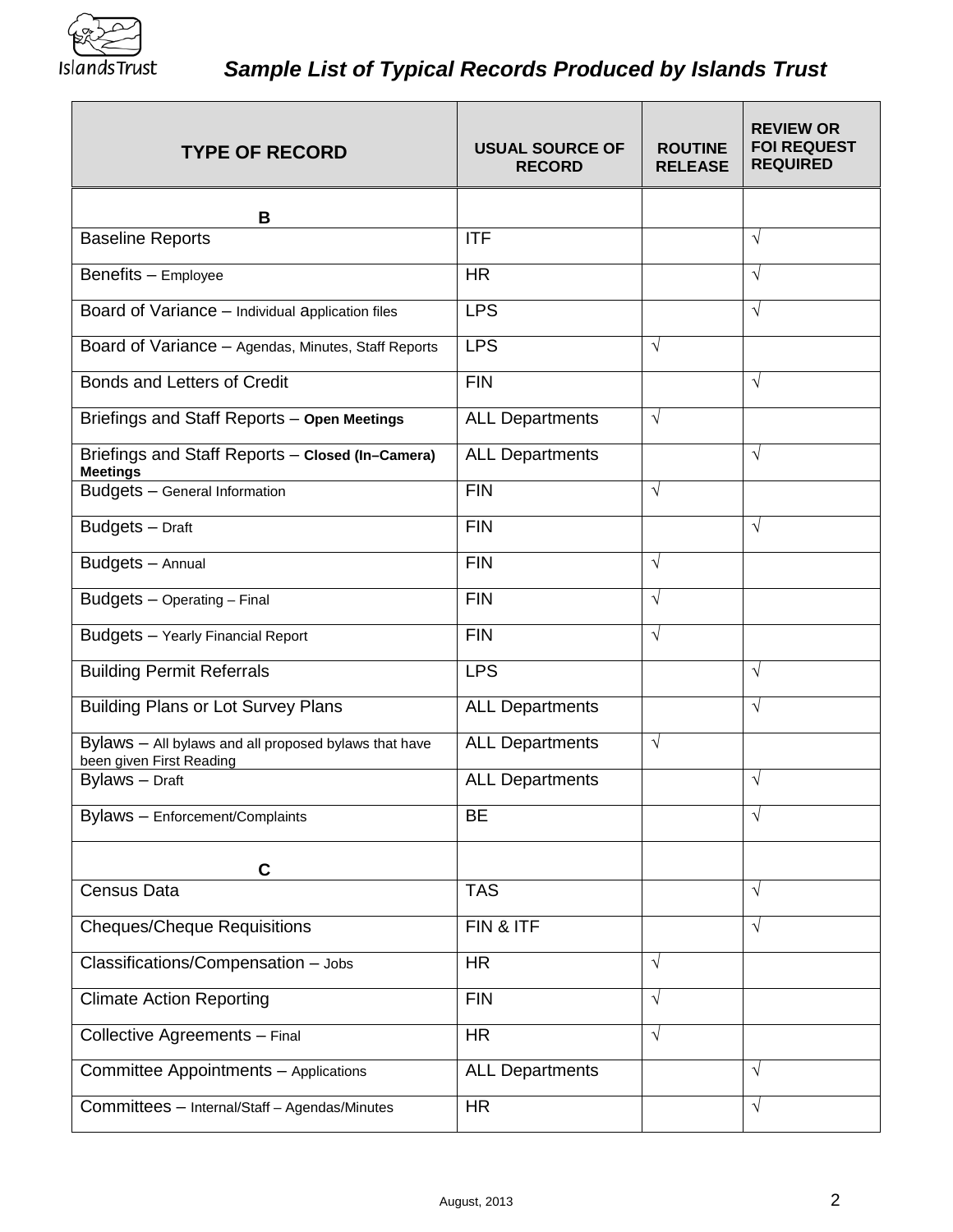

| <b>TYPE OF RECORD</b>                                                                                                                  | <b>USUAL SOURCE OF</b><br><b>RECORD</b> | <b>ROUTINE</b><br><b>RELEASE</b> | <b>REVIEW OR</b><br><b>FOI REQUEST</b><br><b>REQUIRED</b> |
|----------------------------------------------------------------------------------------------------------------------------------------|-----------------------------------------|----------------------------------|-----------------------------------------------------------|
| Competitions - Jobs                                                                                                                    | <b>HR</b>                               |                                  | $\sqrt{}$                                                 |
| Complaints & Service Requests - General                                                                                                | <b>ALL Departments</b>                  |                                  | $\sqrt{}$                                                 |
| Complaints - Bylaw Infractions                                                                                                         | <b>BE</b>                               |                                  | $\sqrt{}$                                                 |
| Contracts/Leases                                                                                                                       | FIN & ITF                               |                                  | $\sqrt{}$                                                 |
| Covenants - LTC & TFB - Registered Covenants                                                                                           | LPS & ITF                               | $\sqrt{}$                        |                                                           |
| Covenants - LTC & TFB - Monitoring Reports &<br><b>Monitoring Agreements</b>                                                           | LPS & ITF                               |                                  | √                                                         |
| Council - Financial Disclosure Forms,<br>Indemnities/Remuneration                                                                      | EO                                      | $\sqrt{}$                        |                                                           |
| Council - Personal Information                                                                                                         | EO                                      | $\sqrt{}$                        |                                                           |
| Criminal Record Checks - Staff and Volunteers                                                                                          | <b>HR</b>                               |                                  | $\sqrt{}$                                                 |
| Crown Lease Referrals - Individual Application Files                                                                                   | <b>LPS</b>                              |                                  | √                                                         |
| D                                                                                                                                      |                                         |                                  |                                                           |
| Debt and Debenture                                                                                                                     | <b>FIN</b>                              |                                  | V                                                         |
| Demographic Data                                                                                                                       | <b>TAS</b>                              | $\sqrt{}$                        |                                                           |
| Design Guidelines                                                                                                                      | <b>LPS</b>                              | $\sqrt{}$                        |                                                           |
| Development Costs, Fees & Guidelines                                                                                                   | <b>LPS</b>                              | $\sqrt{ }$                       |                                                           |
| Development Permits & Development Variance                                                                                             | <b>LPS</b>                              | √                                |                                                           |
| Permits - General Information & Issued Permits<br>Development Permits & Development Variance<br>Permits - Individual Application Files | <b>LPS</b>                              |                                  | V                                                         |
| Е                                                                                                                                      |                                         |                                  |                                                           |
| Elections - List of Registered Electors                                                                                                | EO                                      |                                  | $\sqrt{}$                                                 |
| Elections - Campaign Financing Disclosure Forms                                                                                        | EO                                      | $\sqrt{}$                        |                                                           |
| Elections - Nomination Papers                                                                                                          | EO                                      | √                                |                                                           |
| Elections - Results                                                                                                                    | EO                                      | V                                |                                                           |
| <b>Emergency Measures</b>                                                                                                              | <b>HR</b>                               |                                  | V                                                         |
| <b>Employee Benefits</b>                                                                                                               | <b>HR</b>                               |                                  | $\sqrt{}$                                                 |
| <b>Employee Classification</b>                                                                                                         | <b>HR</b>                               | $\sqrt{}$                        |                                                           |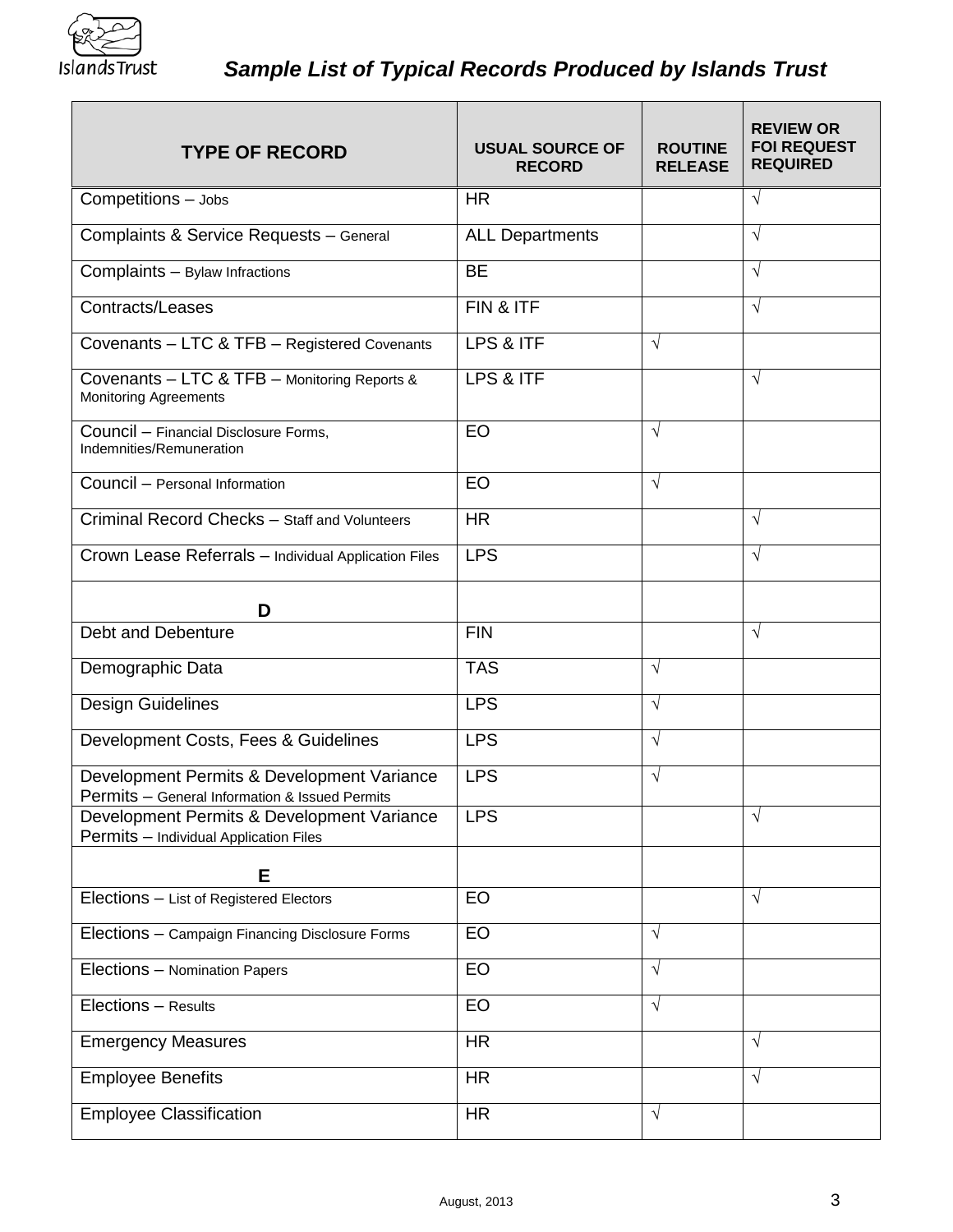

| <b>TYPE OF RECORD</b>                                                                                                       | <b>USUAL SOURCE OF</b><br><b>RECORD</b> | <b>ROUTINE</b><br><b>RELEASE</b> | <b>REVIEW OR</b><br><b>FOI REQUEST</b><br><b>REQUIRED</b> |
|-----------------------------------------------------------------------------------------------------------------------------|-----------------------------------------|----------------------------------|-----------------------------------------------------------|
| Employees - Individual Case Files - Union Employees<br>- Current                                                            | <b>HR</b>                               |                                  | $\sqrt{ }$                                                |
| Employees - Individual Case Files - Union Employees<br>- Terminated                                                         | <b>HR</b>                               |                                  | $\sqrt{ }$                                                |
| Employees - Individual Case Files - Non-Union<br>Employees                                                                  | <b>HR</b>                               |                                  | $\sqrt{}$                                                 |
| <b>Employment Applications/Resumes</b>                                                                                      | <b>HR</b>                               |                                  | V                                                         |
| Expense Claims/Expense Accounts - Council/Staff                                                                             | <b>FIN</b>                              | √                                |                                                           |
| F                                                                                                                           |                                         |                                  |                                                           |
| <b>Financial Audits</b>                                                                                                     | <b>FIN</b>                              |                                  | $\sqrt{}$                                                 |
| Financial Disclosure Forms - Council                                                                                        | EO                                      | $\sqrt{}$                        |                                                           |
| Financial Disclosure Forms - Employees                                                                                      | EO                                      |                                  | $\sqrt{}$                                                 |
| <b>Financial Statements</b>                                                                                                 | <b>FIN</b>                              | V                                |                                                           |
| <b>First Aid/WCB Reports</b>                                                                                                | <b>HR</b>                               |                                  | √                                                         |
| Freedom of Information and Protection of<br>Privacy - Individual Requests for Information/Change of<br>Personal Information | FOI Head & FOI<br>Coordinators          |                                  | $\sqrt{}$                                                 |
| G                                                                                                                           |                                         |                                  |                                                           |
| Geographic Information System (GIS) - Database<br>and Mapping General Information                                           | Mapping                                 | V                                |                                                           |
| Geographic Information System (GIS) - Data-<br>share Agreements, Property Ownership & Legal<br>Information - TAPIS Records  | Mapping                                 |                                  | √                                                         |
| Government Protocols and Cost-Sharing<br>Agreements                                                                         | EO                                      |                                  | $\sqrt{}$                                                 |
| Grants - General Information                                                                                                | <b>TAS</b>                              | √                                |                                                           |
| Grants - Requests & Applications                                                                                            | <b>TAS</b>                              |                                  | $\sqrt{}$                                                 |
| Grievances - Individual Case Files                                                                                          | <b>HR</b>                               |                                  | $\sqrt{}$                                                 |
| н                                                                                                                           |                                         |                                  |                                                           |
| Heritage Inventory                                                                                                          | LPS & ITF                               | √                                |                                                           |
| Heritage & Archaeological Sites                                                                                             | LPS & ITF                               |                                  | √                                                         |
|                                                                                                                             |                                         |                                  |                                                           |
| Inspection Reports - Building & Fire                                                                                        | <b>HR</b>                               |                                  | V                                                         |
| <b>Inspections - Workers Compensation Board</b>                                                                             | <b>HR</b>                               |                                  | √                                                         |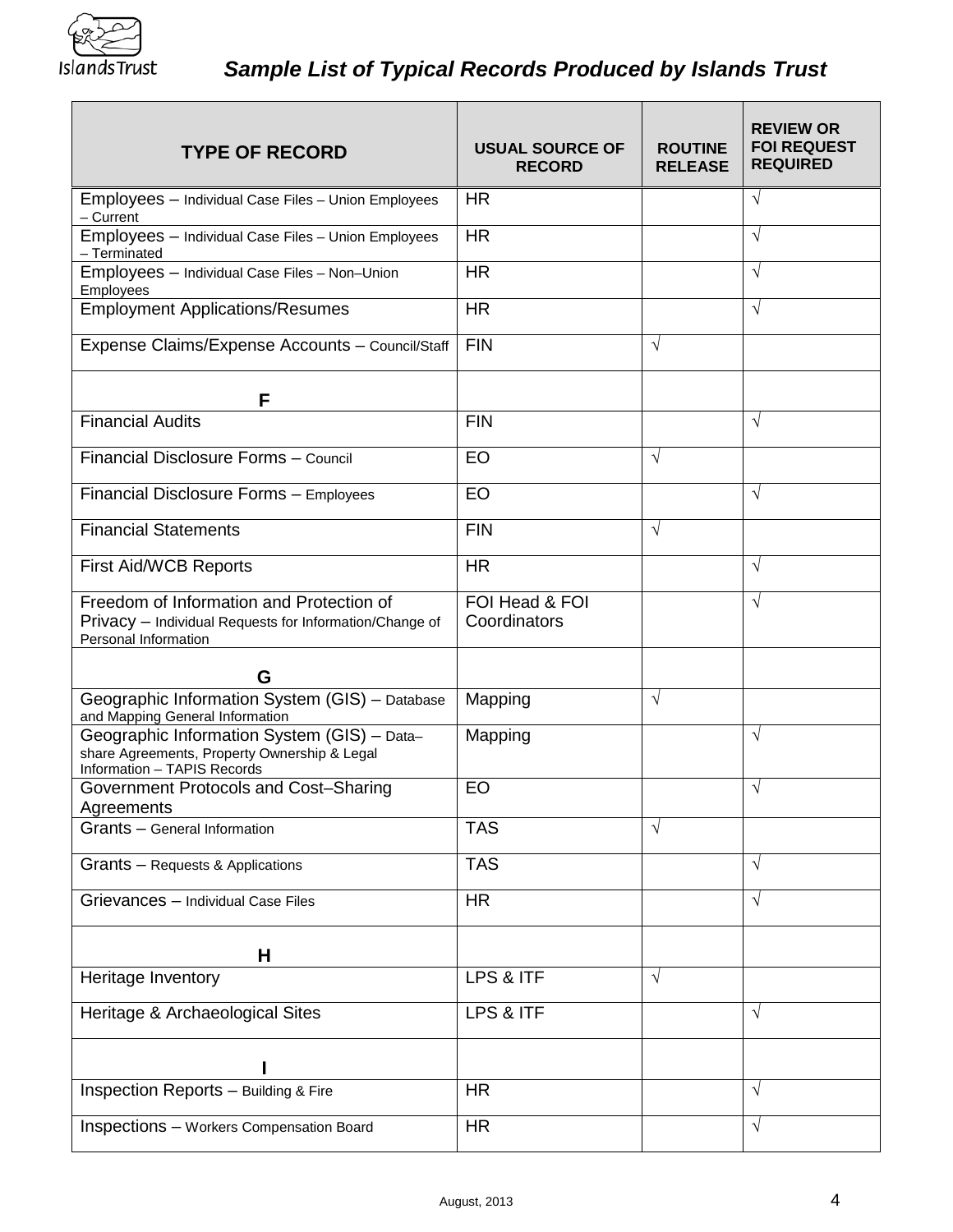

| <b>TYPE OF RECORD</b>                                                                     | <b>USUAL SOURCE OF</b><br><b>RECORD</b> | <b>ROUTINE</b><br><b>RELEASE</b> | <b>REVIEW OR</b><br><b>FOI REQUEST</b><br><b>REQUIRED</b> |
|-------------------------------------------------------------------------------------------|-----------------------------------------|----------------------------------|-----------------------------------------------------------|
| <b>Insurance Policies</b>                                                                 | <b>FIN</b>                              |                                  | $\sqrt{}$                                                 |
| Insurance - Employee Benefits                                                             | <b>HR</b>                               |                                  | $\sqrt{}$                                                 |
| Insurance - Trustees                                                                      | <b>FIN</b>                              |                                  | $\sqrt{}$                                                 |
| Internal Administrative & Operations Manuals                                              | <b>ALL Departments</b>                  |                                  | √                                                         |
| <b>Inventories and Asset Control</b>                                                      | <b>FIN</b>                              |                                  | V                                                         |
| Invoices                                                                                  | <b>FIN</b>                              |                                  | √                                                         |
| <b>Islands Trust Annual Report</b>                                                        | <b>TAS</b>                              | $\sqrt{}$                        |                                                           |
| <b>Islands Trust Policy Statement</b>                                                     | <b>TAS</b>                              | $\sqrt{}$                        |                                                           |
| Islands Trust Fund Regional Conservation Plan                                             | $\Pi$ F                                 | $\sqrt{ }$                       |                                                           |
| Islands Trust Fund Five Year Plan                                                         | <b>ITF</b>                              | $\sqrt{}$                        |                                                           |
| J                                                                                         |                                         |                                  |                                                           |
| <b>Job Descriptions</b>                                                                   | <b>HR</b>                               | $\sqrt{ }$                       |                                                           |
| <b>Job Evaluations</b>                                                                    | <b>HR</b>                               |                                  | $\sqrt{ }$                                                |
| Κ                                                                                         |                                         |                                  |                                                           |
| L                                                                                         |                                         |                                  |                                                           |
| <b>Labour Negotiations</b>                                                                | <b>HR</b>                               |                                  | V                                                         |
| Land Purchase/Transfer                                                                    | <b>ITF</b>                              |                                  | $\sqrt{ }$                                                |
| Land Use Application Files (See BOV's, DP's,<br>DVP's, SC's, SUP's, TUP's, RZ's, SUB's, ) | <b>LPS</b>                              |                                  | √                                                         |
| Leases                                                                                    | <b>FIN</b>                              |                                  | √                                                         |
| Leave Management                                                                          | <b>FIN</b>                              |                                  | $\sqrt{}$                                                 |
| Legal Opinions                                                                            | EO                                      |                                  | $\sqrt{ }$                                                |
| Legal Opinions - Invoices/Costs                                                           | <b>FIN</b>                              |                                  | $\sqrt{ }$                                                |
| Litigation - Individual Case Files                                                        | EO                                      |                                  | V                                                         |
| Litigation - Invoices/Costs                                                               | <b>FIN</b>                              |                                  | $\sqrt{ }$                                                |
| Long Term Disability - Individual Case Files                                              | <b>HR</b>                               |                                  | $\sqrt{}$                                                 |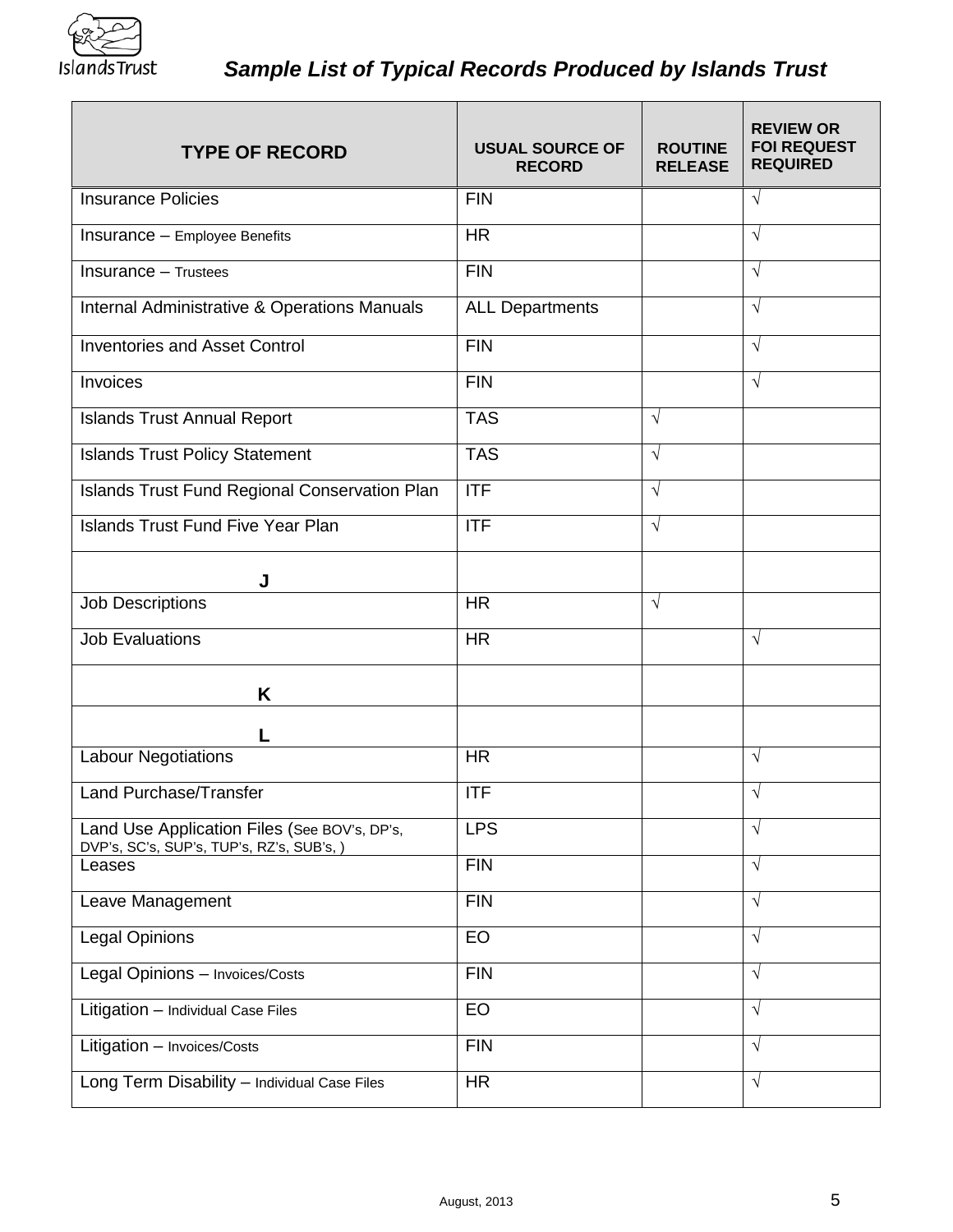

| <b>TYPE OF RECORD</b>                                                                                                        | <b>USUAL SOURCE OF</b><br><b>RECORD</b> | <b>ROUTINE</b><br><b>RELEASE</b> | <b>REVIEW OR</b><br><b>FOI REQUEST</b><br><b>REQUIRED</b> |
|------------------------------------------------------------------------------------------------------------------------------|-----------------------------------------|----------------------------------|-----------------------------------------------------------|
| M                                                                                                                            |                                         |                                  |                                                           |
| Management Plan (Nature Reserves)                                                                                            | <b>ITF</b>                              | √                                |                                                           |
| <b>Management Reviews</b>                                                                                                    | <b>HR</b>                               | $\sqrt{}$                        |                                                           |
| Maps - Zoning & OCP (Trust Area)                                                                                             | LPS & Mapping                           | $\sqrt{}$                        |                                                           |
| Minutes - Open Meetings<br>Advisory Commissions/Committees, Boards, Council,<br>Council Committees, EC & LTC's               | <b>ALL Departments</b>                  | $\sqrt{}$                        |                                                           |
| Minutes - Closed (In-Camera) Meetings<br>Advisory Commissions/Committees, Boards, Council,<br>Council Committees, EC & LTC's | <b>ALL Departments</b>                  |                                  | $\sqrt{}$                                                 |
| <b>Mission Statement</b>                                                                                                     | <b>TAS</b>                              | $\sqrt{ }$                       |                                                           |
| N                                                                                                                            |                                         |                                  |                                                           |
| NAPTEP - Individual Application Files                                                                                        | <b>ITF</b>                              |                                  | $\sqrt{}$                                                 |
| News/Media Releases/Newsletters (Except<br>Drafts)                                                                           | <b>TAS</b>                              | $\sqrt{}$                        |                                                           |
| $\mathbf O$                                                                                                                  |                                         |                                  |                                                           |
| <b>Official Community Plans (OCP)</b>                                                                                        | <b>LPS</b>                              | √                                |                                                           |
| Operating Budgets - see Budgets                                                                                              | <b>FIN</b>                              | √                                |                                                           |
| <b>Organization Reviews/Audits</b>                                                                                           | <b>ADMIN</b>                            |                                  | V                                                         |
| <b>Overtime Forms</b>                                                                                                        | <b>FIN</b>                              |                                  | V                                                         |
| P                                                                                                                            |                                         |                                  |                                                           |
| Payroll                                                                                                                      | <b>FIN</b>                              |                                  | V                                                         |
| Performance Management and Development<br>Plan (PMDP)                                                                        | <b>HR</b>                               |                                  | $\sqrt{ }$                                                |
| Permits (Issued) - All Types                                                                                                 | <b>LPS</b>                              | $\sqrt{}$                        |                                                           |
| Policy & Procedures Manual                                                                                                   | EO                                      | √                                |                                                           |
| Professional Reports $-3^{rd}$ Party Reports,<br>Qualified Environmental Professionals (QEP's)                               | <b>ALL Departments</b>                  |                                  | $\sqrt{}$                                                 |
| Projects/Project Files                                                                                                       | <b>ALL Departments</b>                  |                                  | $\sqrt{}$                                                 |
| Proposals                                                                                                                    | <b>ALL Departments</b>                  |                                  | $\sqrt{ }$                                                |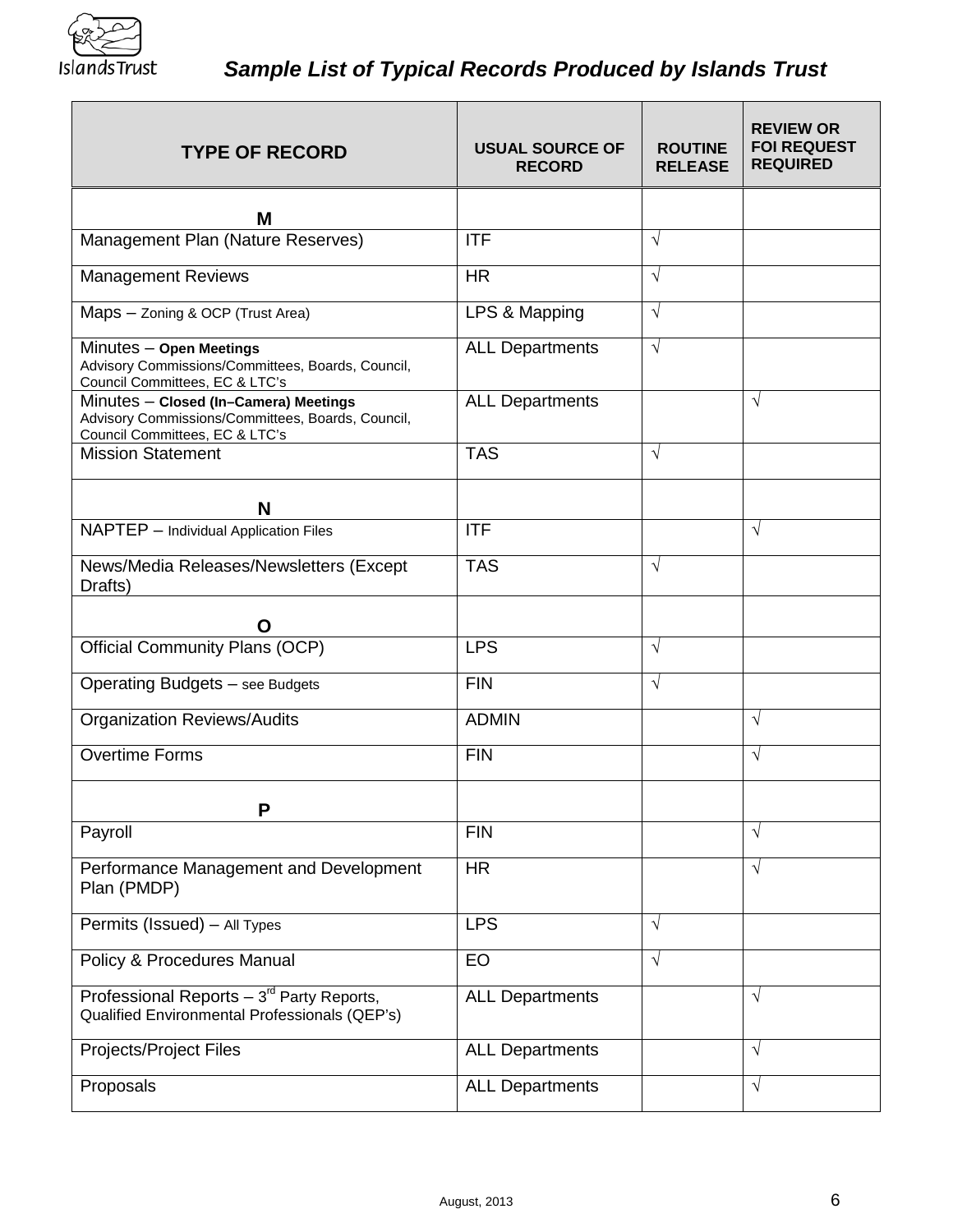

| <b>TYPE OF RECORD</b>                                                                                               | <b>USUAL SOURCE OF</b><br><b>RECORD</b> | <b>ROUTINE</b><br><b>RELEASE</b> | <b>REVIEW OR</b><br><b>FOI REQUEST</b><br><b>REQUIRED</b> |
|---------------------------------------------------------------------------------------------------------------------|-----------------------------------------|----------------------------------|-----------------------------------------------------------|
| Public Hearings - Materials made available for public<br>viewing (i.e., records contained in PH Information Binder) | <b>LPS</b>                              | $\sqrt{}$                        |                                                           |
| <b>Purchase Orders</b>                                                                                              | <b>FIN</b>                              |                                  | $\sqrt{}$                                                 |
| Q                                                                                                                   |                                         |                                  |                                                           |
| Quotations, Estimates, Proposals - Submitted by<br>potential Contractors                                            | <b>FIN</b>                              |                                  | $\sqrt{}$                                                 |
| R                                                                                                                   |                                         |                                  |                                                           |
| Reclassifications                                                                                                   | <b>HR</b>                               |                                  | $\sqrt{ }$                                                |
| Recruitment                                                                                                         | <b>HR</b>                               | $\sqrt{}$                        |                                                           |
| Relocation - Allowances                                                                                             | <b>HR</b>                               |                                  | $\sqrt{}$                                                 |
| Remuneration - Trustees & Board Members                                                                             | <b>FIN</b>                              | $\sqrt{}$                        |                                                           |
| Reports - Annual                                                                                                    | <b>TAS</b>                              | $\sqrt{ }$                       |                                                           |
| Reports - Financial                                                                                                 | <b>FIN</b>                              | $\sqrt{ }$                       |                                                           |
| <b>Reports and Statistics</b>                                                                                       | <b>TAS</b>                              | $\sqrt{}$                        |                                                           |
| Reports to Council - Open Meetings                                                                                  | EO                                      | $\sqrt{ }$                       |                                                           |
| Reports to Council - Closed (In-Camera) Meetings                                                                    | EO                                      |                                  | $\sqrt{ }$                                                |
| Requests for Proposals (RFP's) - authored by<br>Islands Trust and provided to potential Contractors                 | <b>FIN</b>                              | $\sqrt{}$                        |                                                           |
| Resolutions-Without-Meeting (RWM)                                                                                   | EO, LPS & ITF                           | $\sqrt{ }$                       |                                                           |
| Rezoning - Individual Application Files                                                                             | LPS                                     |                                  | V                                                         |
| S                                                                                                                   |                                         |                                  |                                                           |
| Salaries - Employees (General Tables)                                                                               | <b>HR</b>                               | $\sqrt{ }$                       |                                                           |
| <b>Service Contracts</b>                                                                                            | <b>FIN</b>                              |                                  | $\sqrt{ }$                                                |
| Signing Authorities - List                                                                                          | <b>FIN</b>                              | $\sqrt{}$                        |                                                           |
| <b>Special Events/Occasions Permits</b>                                                                             | <b>LPS</b>                              | $\sqrt{ }$                       |                                                           |
| <b>Sponsored Crown Grant Applications</b>                                                                           | <b>TAS</b>                              | $\sqrt{ }$                       |                                                           |
| Staff Meetings (by department) - Minutes and<br>Agendas                                                             | <b>ALL Departments</b>                  |                                  | $\sqrt{ }$                                                |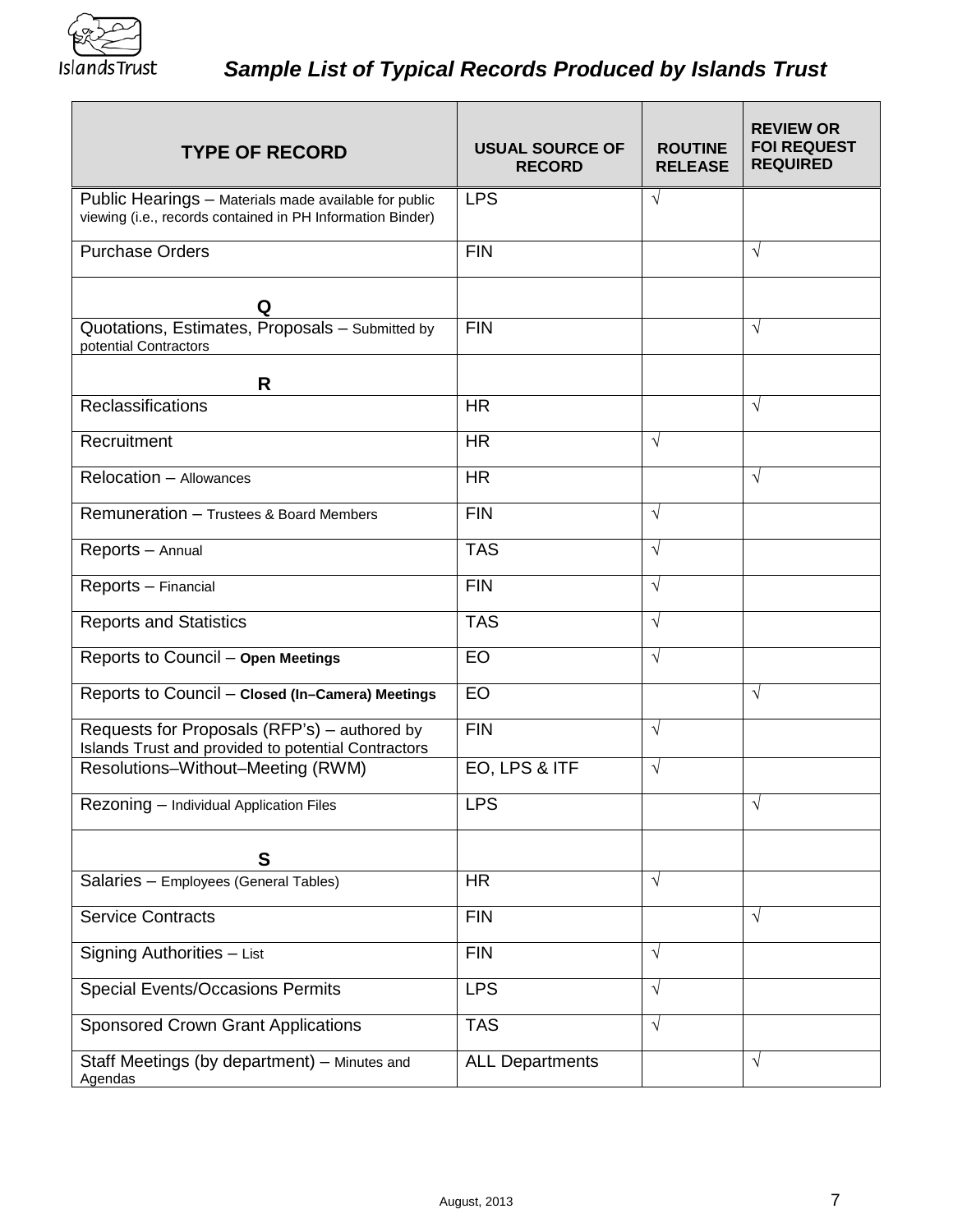

| <b>TYPE OF RECORD</b>                                                                  | <b>USUAL SOURCE OF</b><br><b>RECORD</b> | <b>ROUTINE</b><br><b>RELEASE</b> | <b>REVIEW OR</b><br><b>FOI REQUEST</b><br><b>REQUIRED</b> |
|----------------------------------------------------------------------------------------|-----------------------------------------|----------------------------------|-----------------------------------------------------------|
| Staff Reports - Open Meetings                                                          | <b>ALL Departments</b>                  | $\sqrt{}$                        |                                                           |
| Staff Reports - Closed (In-Camera) Meetings                                            | <b>ALL Departments</b>                  |                                  | $\sqrt{ }$                                                |
| Statement of Financial Information                                                     | <b>FIN</b>                              | $\sqrt{}$                        |                                                           |
| Subdivision Referrals (Including Strata<br>Conversions) - Individual Application Files | <b>LPS</b>                              |                                  | $\sqrt{ }$                                                |
| Subdivisions - Plans                                                                   | LPS & ITF                               |                                  | V                                                         |
| Т                                                                                      |                                         |                                  |                                                           |
| Tax Exemptions (NAPTEP)                                                                | <b>ITF</b>                              | $\sqrt{ }$                       |                                                           |
| <b>Telephone Bills</b>                                                                 | <b>FIN</b>                              |                                  | $\sqrt{}$                                                 |
| <b>Tenders</b>                                                                         | <b>FIN</b>                              | $\sqrt{ }$                       |                                                           |
| <b>Time Reporting</b>                                                                  | <b>ALL Departments</b>                  |                                  | $\sqrt{ }$                                                |
| Training and Development - General Information                                         | <b>HR</b>                               | $\sqrt{}$                        |                                                           |
| Training and Development - Individual Employee                                         | <b>HR</b>                               |                                  | $\sqrt{ }$                                                |
| <b>Travel Advances</b>                                                                 | <b>FIN</b>                              |                                  | $\sqrt{ }$                                                |
| Travel Allowances and Expenses - General<br>Information                                | <b>FIN</b>                              | $\sqrt{ }$                       |                                                           |
| U                                                                                      |                                         |                                  |                                                           |
|                                                                                        |                                         |                                  |                                                           |
| Vendors/Suppliers - Individual Case Files                                              | <b>FIN</b>                              |                                  | $\sqrt{ }$                                                |
| W                                                                                      |                                         |                                  |                                                           |
| Workers Compensation Board (WCB) - Claims                                              | <b>HR</b>                               |                                  | $\sqrt{ }$                                                |
| <b>Workplace Inspection Reports</b>                                                    | <b>HR</b>                               |                                  | $\sqrt{ }$                                                |
| Work Programs (by Department)                                                          | <b>ALL Departments</b>                  |                                  | V                                                         |